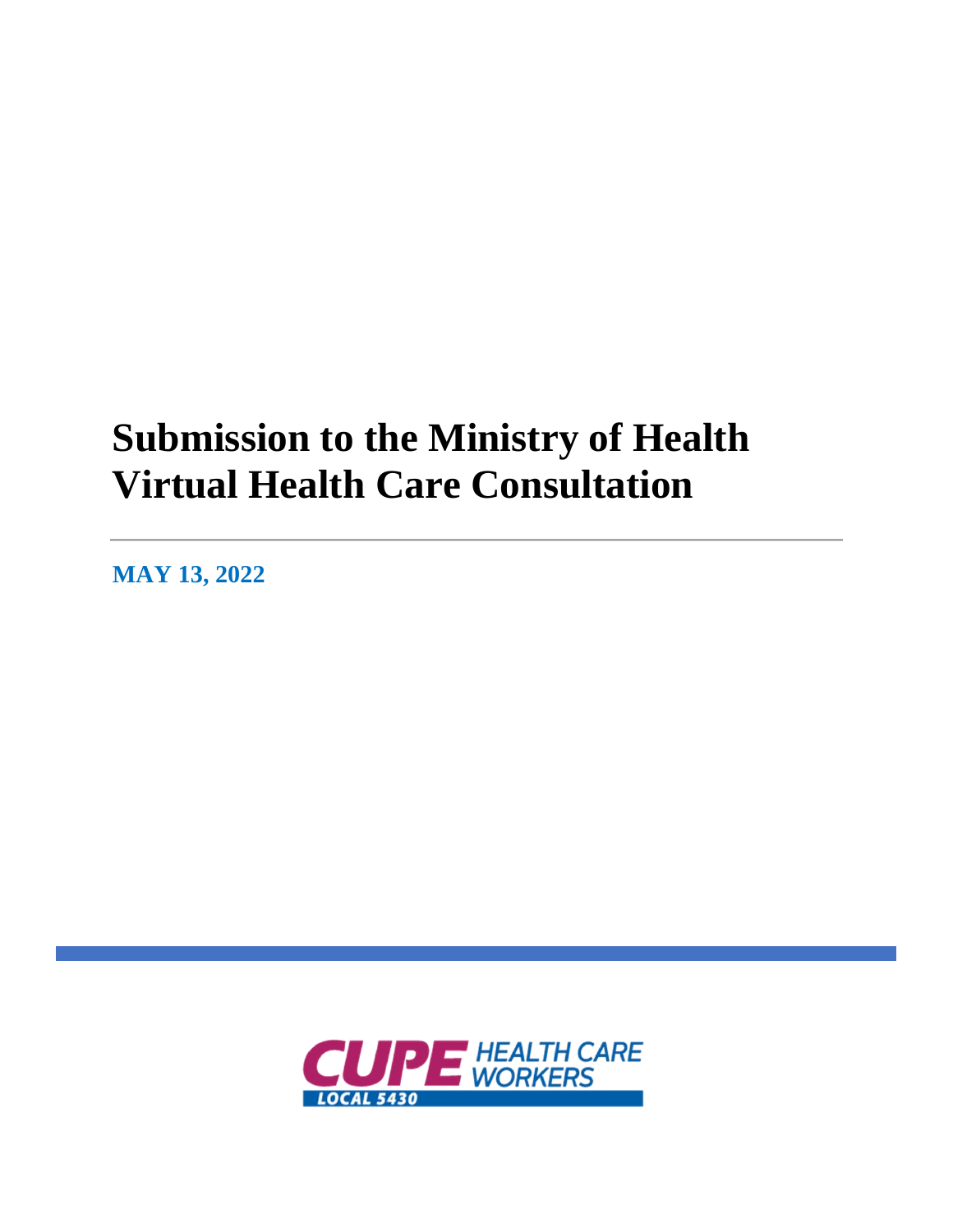#### **Introduction**

The Canadian Union of Public Employees (CUPE) Local 5430 welcomes the opportunity to provide feedback to the Ministry of Health's Virtual Care Engagement consultation.

CUPE is the largest union in health care in Canada, representing 167,000 members from coast to coast. CUPE is also the largest health care union in Saskatchewan. CUPE Local 5430 represents approximately 13,000 health care providers throughout the province. We represent a wide range of health care providers in five major classification areas: clerical, medical technologists and technicians, nursing, support and plant operations. Our members work in hospitals, long-term care homes, integrated care centres, community health centres and in home care and emergency medical services (EMS).

Our response to this Virtual Care Engagement will address several of the areas outlined in the consultation materials, such as appropriateness and quality of care, inclusive access and equity, privacy and security of information.

One area of concern that is not identified in the consultation materials is the growing privatization threat posed by several corporations entering the virtual care field. Our submission will outline our concerns with the growing private sector involvement in this area of our health care system.

On this note, CUPE Local 5430 needs to express our disappointment that in the midst of this consultation process, the Government of Saskatchewan saw fit to announce that the Saskatchewan company Lumeca was awarded a multi-year service agreement to provide the platform for secure video conferencing for healthcare professionals.<sup>1</sup> While this agreement appears to be restricted to the provision of technological infrastructure rather than the provision of virtual health services, it does suggest that broader decisions related to the scope and delivery of virtual care services have already been made, rendering this consultation process less meaningful.

Nonetheless, as we will outline below, CUPE Local 5430 acknowledges that there are many benefits to expanding the role of virtual health care, however, it is critical that the Government of Saskatchewan ensures that virtual care is fully integrated into our public health system to achieve high quality, patient-centred, cost-effective and highly coordinated medical services.

It's unclear at this time whether CUPE Local 5430 members will be directly impacted by the expansion of virtual care in their day-to-day work. However, our members working in diagnostic imaging and laboratory testing may be faced with increased workloads resulting from higher requisitions. Our members will also be impacted as users of health care services.

<sup>&</sup>lt;sup>1</sup> Government of Saskatchewan, "Government Signs Multi-Year Virtual Care Contract," April 14, 2022 news release, <https://www.saskatchewan.ca/government/news-and-media/2022/april/14/government-signs-multi-year-virtual-care-contract>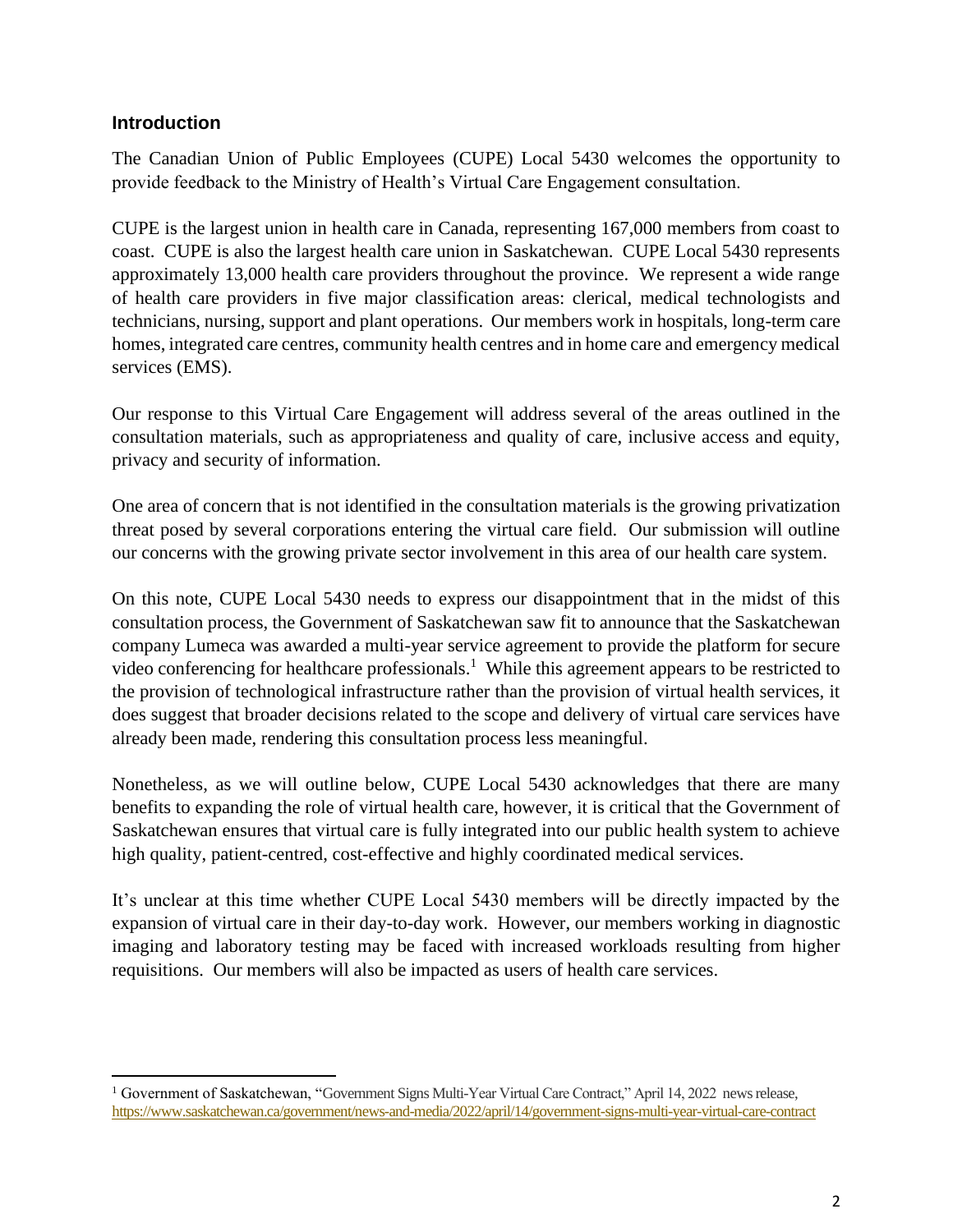## **VIRTUAL HEALTH CARE IN SASKATCHEWAN**

What is virtual health care? Health Canada's Report on the Task Team on Equitable Access to Virtual Care uses the following definition: "any interaction between patients and/or members of their circle of care occurring remotely, using any forms of communication or information technology with the aim of facilitating or maximizing the quality of patient care."<sup>2</sup>

Virtual care can be provided by phone, video conference, email or text messages, and remote monitoring.

As noted in the background material for this consultation, Saskatchewan first ventured into the virtual care field over twenty years ago when the provincial government at that time established Telehealth. Established in 1999, Telehealth was initially a pilot project in northern Saskatchewan but was expanded in 2004 to Yorkton, Kindersley, Weyburn, Moose Jaw and Swift Current, along with La Loche, to bring the total number of Telehealth sites to eighteen.<sup>3</sup>

As a 2004 Government of Saskatchewan news release described, "Telehealth uses videoconference links to connect rural patients with specialists in cities, saving them time and travel expenses. It gives people better access to information about preventative care and health promotion, on issues like diabetes, parenting, or fetal alcohol syndrome. It also reduces the sense of isolation often felt by rural health providers or medical residents, by allowing them to connect with their colleagues in urban centres."<sup>4</sup>

Today, Saskatchewan has more than 440 Telehealth sites in 134 communities. In addition, Saskatchewan doctors were able to access Remote Presence Technology (RPT) starting in 2014, and then Remote Patient Monitoring (RPM) in February 2020.<sup>5</sup>

Another important example of virtual care in Saskatchewan is HealthLine, which was launched by the provincial government in 2003. HealthLine, a 24-hour health advice line staffed by registered nurses, was seen as a key primary health care initiative to provide Saskatchewan residents with "quick and easy telephone access to important health information." These nurses would help determine whether the caller needed to visit a doctor, visit a hospital or emergency room or administer self-treatment at home.<sup>6</sup> Today, HealthLine (811) has expanded to include confidential

[https://www.canada.ca/content/dam/hc-sc/documents/corporate/transparency\\_229055456/health](https://www.canada.ca/content/dam/hc-sc/documents/corporate/transparency_229055456/health-agreements/bilateral-agreement-pan-canadian-virtual-care-priorities-covid-19/template-ett-report-docx-eng.pdf)[agreements/bilateral-agreement-pan-canadian-virtual-care-priorities-covid-19/template-ett-report-docx-eng.pdf](https://www.canada.ca/content/dam/hc-sc/documents/corporate/transparency_229055456/health-agreements/bilateral-agreement-pan-canadian-virtual-care-priorities-covid-19/template-ett-report-docx-eng.pdf) <sup>3</sup> Government of Saskatchewan, "TELEHEALTH SASKATCHEWAN EXPANDS," May 27, 2004 news release, <https://www.saskatchewan.ca/government/news-and-media/2004/may/27/telehealth-saskatchewan-expands> 4 Ibid.

<sup>2</sup> Health Canada, "Enhancing Equitable Access to Virtual Care in Canada: Principle-based Recommendations for Equity, Report of the Task Team on Equitable Access to Virtual Care, June 29, 2021, p. 13,

<sup>5</sup> Se[e https://virtualcare.saskatchewan.ca/history-of-virtual-care](https://virtualcare.saskatchewan.ca/history-of-virtual-care)

<sup>6</sup> Government of Saskatchewan, "HEALTHLINE OFFICIALLY LAUNCHED," September 10, 2003 news release, <https://www.saskatchewan.ca/government/news-and-media/2003/september/10/healthline-officially-launched>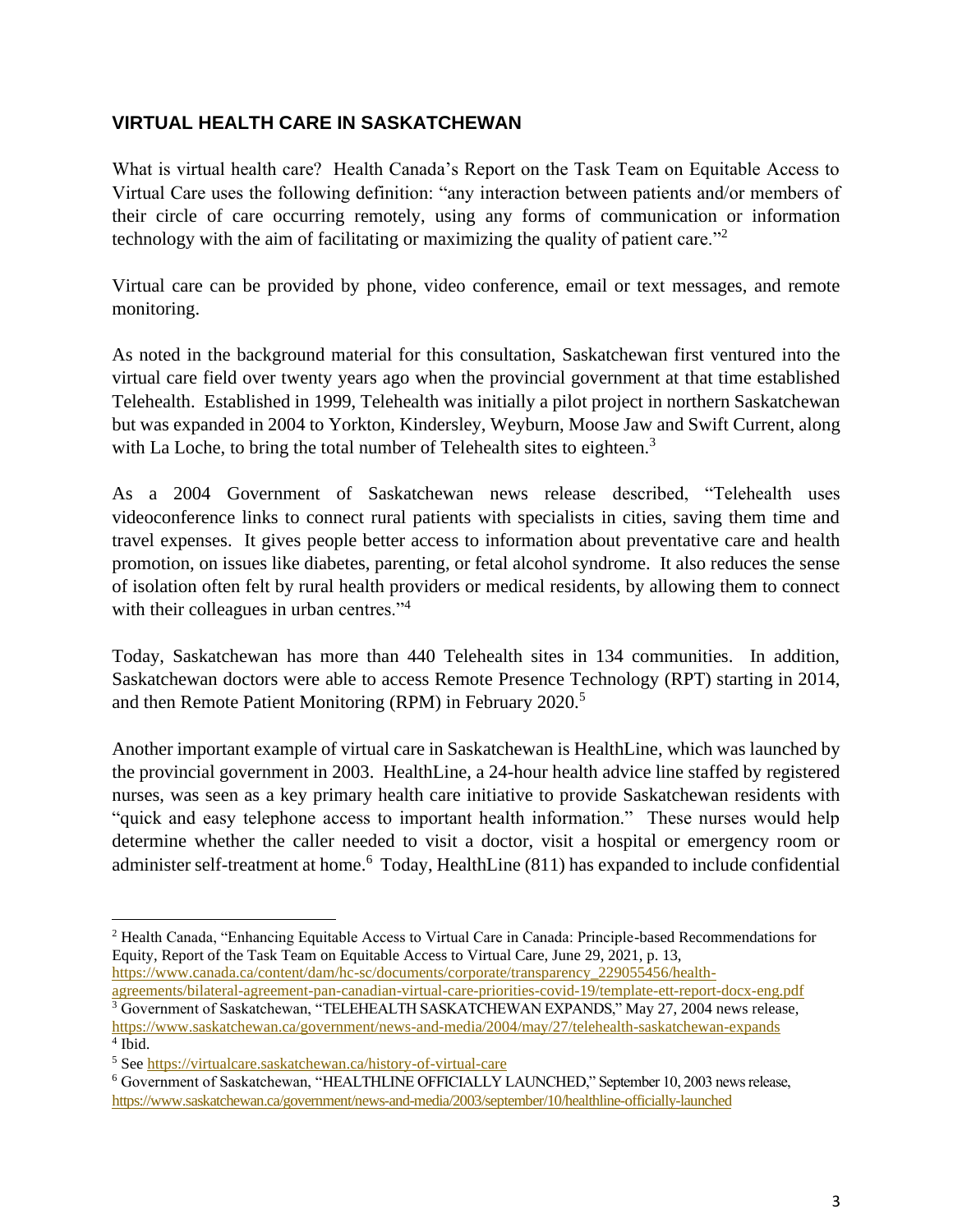mental health and addictions advice, and access to registered psychiatric nurses and registered social workers. Services provided in English can also be translated into over 100 languages.<sup>7</sup>

# **EXPANSION OF VIRTUAL CARE**

Prior to the COVID-19 pandemic, Canadian health systems were slow in adopting virtual services, partly due to policy and technical barriers, including a lack of physician billing codes for virtual care.<sup>8</sup> In 2018, a poll found that only 8% of Canadians had ever had a virtual medical appointment.<sup>9</sup>

As the Report of the Task Team on Equitable Access to Virtual Care notes, the COVID-19 pandemic served as "a catalyst for the adoption of virtual care." Provinces and territories moved quickly to enable access, including:

- Rapid deployment of virtual services across almost all domains of care.
- Introduction of temporary billing codes to compensate physicians for virtual care delivery.
- Online self-assessment tools for COVID-19 and other mobile applications.<sup>10</sup>

In Saskatchewan, the Ministry of Health and Saskatchewan Medical Association (SMA) agreed to a Virtual Care Pilot Payment Schedule to establish temporary service codes for virtual care (via telephone and video conferencing). The pilot program initially set a maximum limit of 3,000 virtual care services payable per physician, per calendar year. This limit was later waived, then reintroduced on a pro-rated basis. $11$ 

In conjunction with the enactment of strict public health orders in March 2020 enforcing physical distancing and gathering limits, medical clinics suspended most in-person appointments for several months.

Not surprisingly, a May 14-17, 2020 Abacus poll sponsored by the Canadian Medical Association (CMA) found that 47% of Canadians had used some form of virtual care during the early months of the COVID-19 pandemic.<sup>12</sup>

<sup>7</sup> Se[e https://www.saskatchewan.ca/residents/health/accessing-health-care-services/healthline](https://www.saskatchewan.ca/residents/health/accessing-health-care-services/healthline)

<sup>8</sup> Health Canada, p. 13

<sup>9</sup> Canadian Medical Association Virtual Care Task Force, "Virtual Care, Recommendations for Scaling up Virtual Medical Services," February 2020, p. 10,

 $10$  Ibid.

<sup>&</sup>lt;sup>11</sup> Government of Saskatchewan, Virtual Care Pilot Payment Schedule: For Virtual Care Services Provided by a Physician, June 1, 2021(Updated July 19, 2021), [available at](file:///C:/Users/tgramchuk/AppData/Local/Microsoft/Windows/INetCache/Content.Outlook/ACVOAT01/available%20at%20https:/publications.saskatchewan.ca/%23/products/111407)  [https://publications.saskatchewan.ca/#/products/111407](file:///C:/Users/tgramchuk/AppData/Local/Microsoft/Windows/INetCache/Content.Outlook/ACVOAT01/available%20at%20https:/publications.saskatchewan.ca/%23/products/111407)

 $12$  Amina Zafar, "Many Canadians used virtual medical care during COVID-19, poll suggests," CBC News, posted June 8, 2020 at<https://www.cbc.ca/news/health/virtual-care-cma-survey-1.5603713>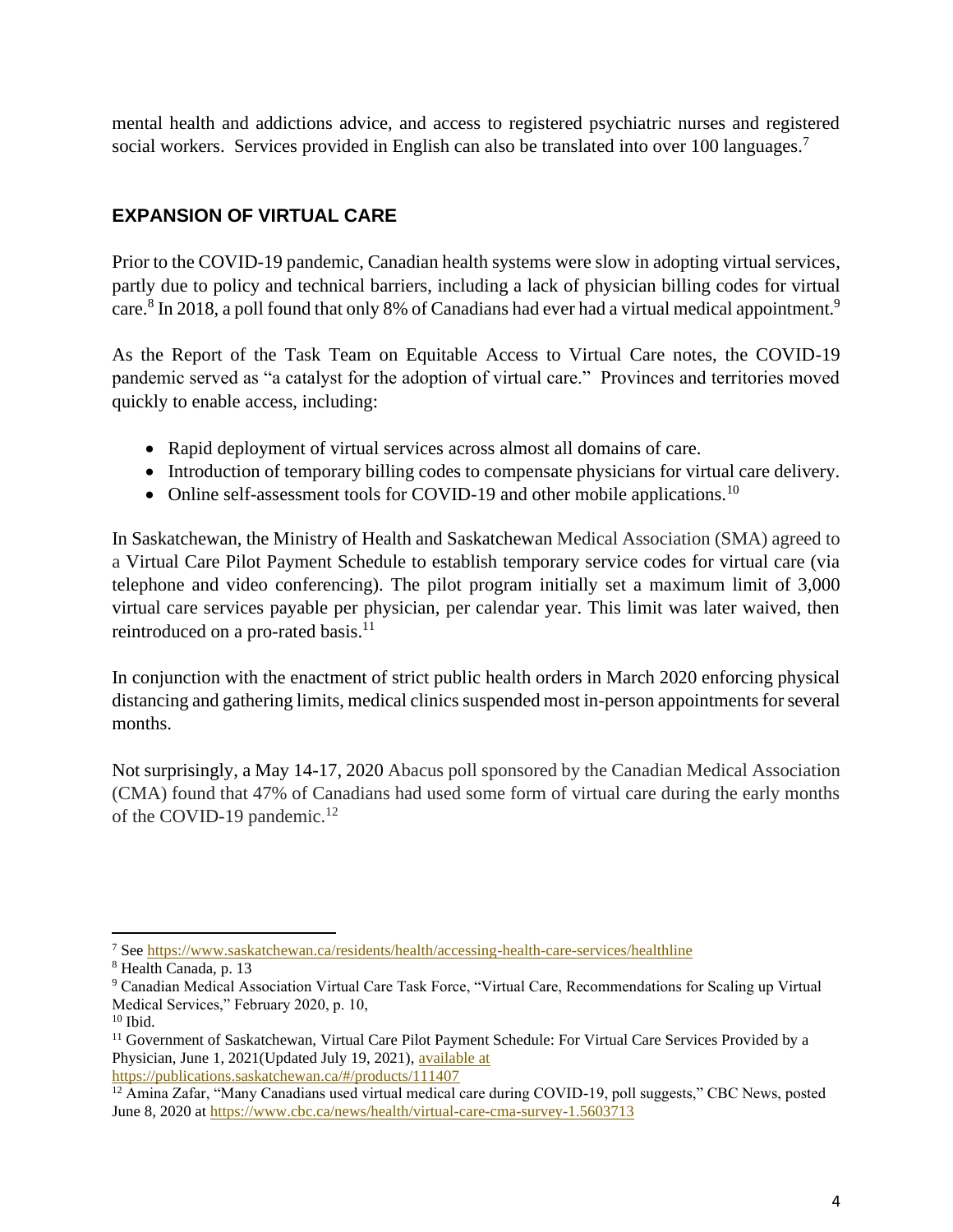#### **PRIVATIZATION**

In the years prior to the pandemic, many corporations made incursions into primary care by acquiring clinics, pharmacies, virtual care platforms, wellness apps, electronic medical records and artificial intelligence companies. As family physicians and professors Sheryl Spithoff and Tara Kiran have pointed out, "Virtual care is attractive to corporations because it offers better margins than in-person care. Companies save by running fewer bricks-and-mortar clinics and using virtual scheduling assistants instead of receptionists."<sup>13</sup>

These corporations have used the pandemic to take advantage of what some have referred to as a policy vacuum as it relates to virtual care.<sup>14</sup>

Many of the corporations involved in virtual care have a foothold in every province, including Saskatchewan.<sup>15</sup> In many cases, these corporations provide these virtual services through private health insurance providers and fee-for-service arrangements for those patients without plans. Sometimes, these virtual care companies have a partnership with a pharmacy.

Toronto-based Maple, one of the biggest players in virtual care, operates a virtual health clinic, access to which is covered by private health insurance providers and fee-for-service. Maple is also linked to Shoppers Drug Mart, which owns at least 20% of this corporation. The provincial governments of Nova Scotia and Prince Edward Island have also contracted out their virtual care programs to Maple to assist residents without primary care providers. The Nova Scotia Health Coalition, has warned that Maple will use their contract as a wedge to introduce fee-for-service health care to Nova Scotia.<sup>16</sup>

Virtual care corporations promise convenience and instant care. Maple customers can pay a monthly fee or a fee for each visit to get a medical diagnosis, advice, online prescriptions, a sick note, and lab requisitions. Maple boasts access to general practitioners (GPs), dermatologists, psychologists and psychotherapists, naturopathic doctors, gynecologists, dieticians, mole mapping, COVID-19 PCR testing, and a range of other specialist services.

Maple's website promises access to medical practitioners in a matter of minutes: "Skip the waiting room! Instantly connect with Canadian-licensed doctors for medical care from your phone, tablet or computer any time,  $24/7$ , or by appointment."<sup>17</sup>

<sup>13</sup> Sheryl Spithoff and Tara Kiran, "The dark side of Canada's shift to corporate-drive health care," *The Globe and Mail*, April 30, 2021, [https://www.theglobeandmail.com/opinion/article-the-dark-side-of-canadas-shift-to-corporate](https://www.theglobeandmail.com/opinion/article-the-dark-side-of-canadas-shift-to-corporate-driven-health-care/)[driven-health-care/](https://www.theglobeandmail.com/opinion/article-the-dark-side-of-canadas-shift-to-corporate-driven-health-care/)

<sup>14</sup> Theresa Boyle, "Private virtual health services are booming in a 'policy vacuum'", *Toronto Star*, January 17, 2021, [https://www.thestar.com/news/canada/2021/01/17/as-pandemic-rages-virtual-health-services-are-booming-in](https://www.thestar.com/news/canada/2021/01/17/as-pandemic-rages-virtual-health-services-are-booming-in-a-policy-vacuum.html)[a-policy-vacuum.html](https://www.thestar.com/news/canada/2021/01/17/as-pandemic-rages-virtual-health-services-are-booming-in-a-policy-vacuum.html)

<sup>&</sup>lt;sup>15</sup> See National Union of Public and General Employees (NUPGE), Virtual Health Care Privatization, December 2021, p. 14-18 for a comprehensive list of corporations involved in virtual care.

<https://nupge.ca/publications/virtual-health-care-privatization-report>

<sup>16</sup> Ibid, p. 4.

<sup>&</sup>lt;sup>17</sup> Maple website<https://www.getmaple.ca/> accessed May 12, 2022.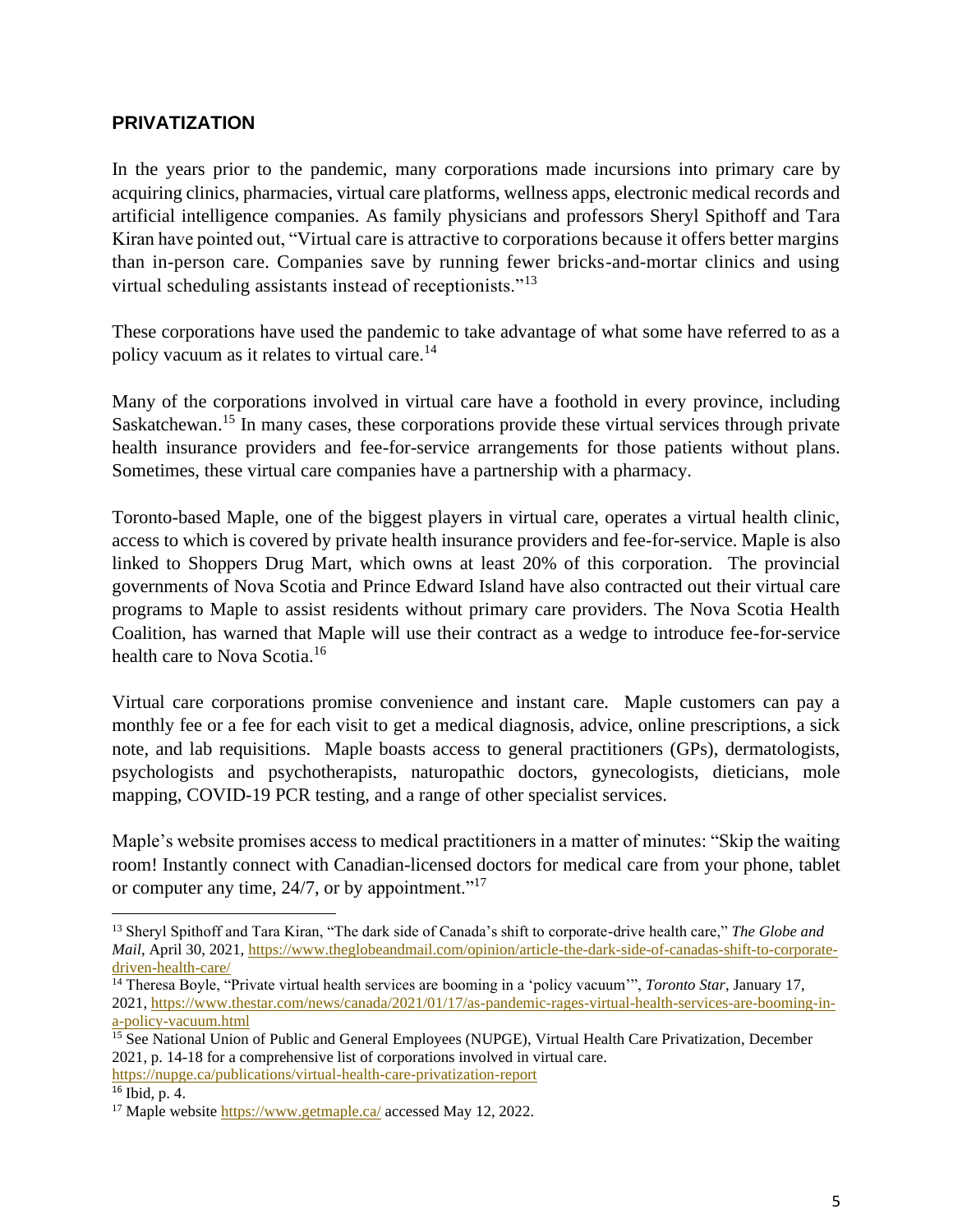The provision of virtual services by private companies like Maple is chipping away at the foundations of *The Canada Health Act*, which requires that medically necessary services provided by doctors be covered by provincial health insurance plans.

As mentioned above, these companies provide virtual care services outside of the public system through private insurance plans or fee-for-service for those without plans. In addition, as noted by Ontario's auditor-general, many companies bill patients for services such as "medical advice, prescriptions, medical notes and lab work requisitions," items that would usually be provided free of charge during an in-person visit.<sup>18</sup>

With the emergence of the COVID-19 pandemic, provinces in Canada moved quickly to set up temporary billing codes for physicians so that public insurance plans covered the cost of medically necessary services provided by phone or video conference.

In Ontario, appointments by secure text message were not covered by the public insurance plan but were offered by Maple. That meant that Maple could charge \$49 for an appointment with a GP by text even though the Ontario Health Insurance Plan (OHIP) would pay \$36.85 for the same appointment carried out by phone or video. Moreover, Maple's CEO acknowledged that 70% of Maple patients decline video and phone appointments in favour of secure text messaging.<sup>19</sup>

Even when virtual services are covered by provincial public insurance plans, some may either be unaware of this fact or prefer to pay out of pocket for the convenience of a service they can access immediately, 24 hours a day, seven days a week. As Natalie Mehra of the Ontario Health Coalition argues, "charging patients out of pocket for [online consultations] would mean that *The Canada Health Act* would be meaningless if that were allowed to continue."<sup>20</sup>

In a report issued in December 2020, Ontario Auditor General Bonnie Lysack expressed a number of concerns about the proliferation of private virtual care that occurred with the onset of the pandemic. These concerns included weak oversight by the health ministry of unreasonable virtualcare visits and billings, increased data security and patient privacy risks, and unequal access given many patients do not have the ability to pay. Lysack noted:

Gaps between virtual-care availability and demand have provided an opportunity for private companies to offer virtual-care services to patients outside of the public health-care system. These private companies offer more timely and convenient access to virtual care for patients who are willing and able to pay, but create risks to patient continuity of care. These private companies operate outside the purview of the Ministry. $21$ 

<sup>18</sup> Sheryl Spithoff and Tara Kiran

<sup>&</sup>lt;sup>19</sup> Theresa Boyle

 $20$  Ibid.

<sup>&</sup>lt;sup>21</sup> Office of the Auditor General of Ontario, "Virtual Care: Use of Communication Technologies for Patient Care," December 2020, p. 3.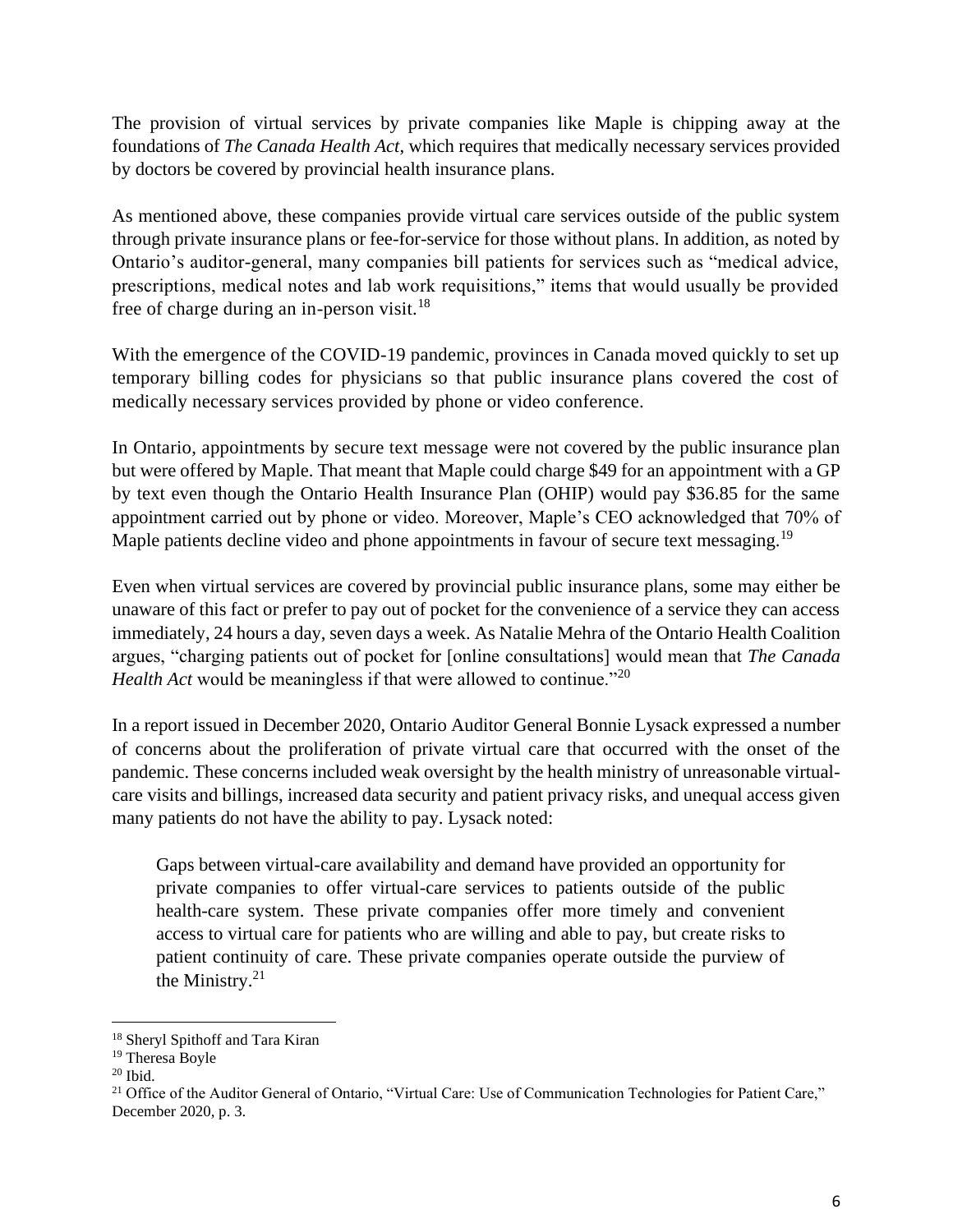Another concern with private virtual care is that it can contribute to the shortage of primary care practitioners. For-profit virtual clinics tend to cherry-pick healthier and higher-income patients while dumping more complex and vulnerable patients onto the public system. Virtual care companies also tend to focus on more lucrative services, allowing them to offer more attractive salaries for medical practitioners. $^{22}$ 

Finally, the Canadian Health Coalition and others warn that virtual care corporations would have a pre-disposed incentive to ordering tests and procedures that aren't medically necessary to maximize profits for shareholders. Duplication of services that drives up costs is another likely outcome of allowing private virtual care companies to operate within our public health system.<sup>23</sup>

Our public medicare system is based on the principle that health care should be provided based on needs, not on the ability to pay. For-profit virtual care companies that charge patients for doctors' visits are essentially creating a two-tier health care system in Canada by allowing wealthier patients to pay for faster access to care. This is a clear violation of *The Canada Health Act.*

# **APPROPRIATENESS AND QUALITY OF CARE**

Virtual care offers convenience, quick access to primary health care and a range of specialists, better access to physicians for those living in rural and remote areas and the potential for easier chronic disease management through remote patient monitoring.

The same 2020 Abacus poll cited above that reported 47% of Canadians had used some form of virtual care during the early months of the COVID-19 pandemic also reported that 91% of these respondents were very satisfied with the experience. However, the same survey found that 58% of respondents said they would prefer to initially reach a doctor in person compared with 20% who opted for a phone call, 14% who would prefer a video conference and 8% for e-mail or text message.<sup>24</sup>

Continuity of care is an important component in determining the quality of health care. A family doctor who has seen a patient over several years is better able to diagnose and treat this patient than a doctor who is seen on a one-off occasion, either in-person or virtually.

This sort of "episodic care" is typical with the services provided by virtual care companies. A family doctor might never be informed of services provided to a patient through a virtual care company.

<sup>22</sup> NUPGE, p. 6-7

<sup>23</sup> Theresa Boyle

<sup>24</sup> Amina Zafar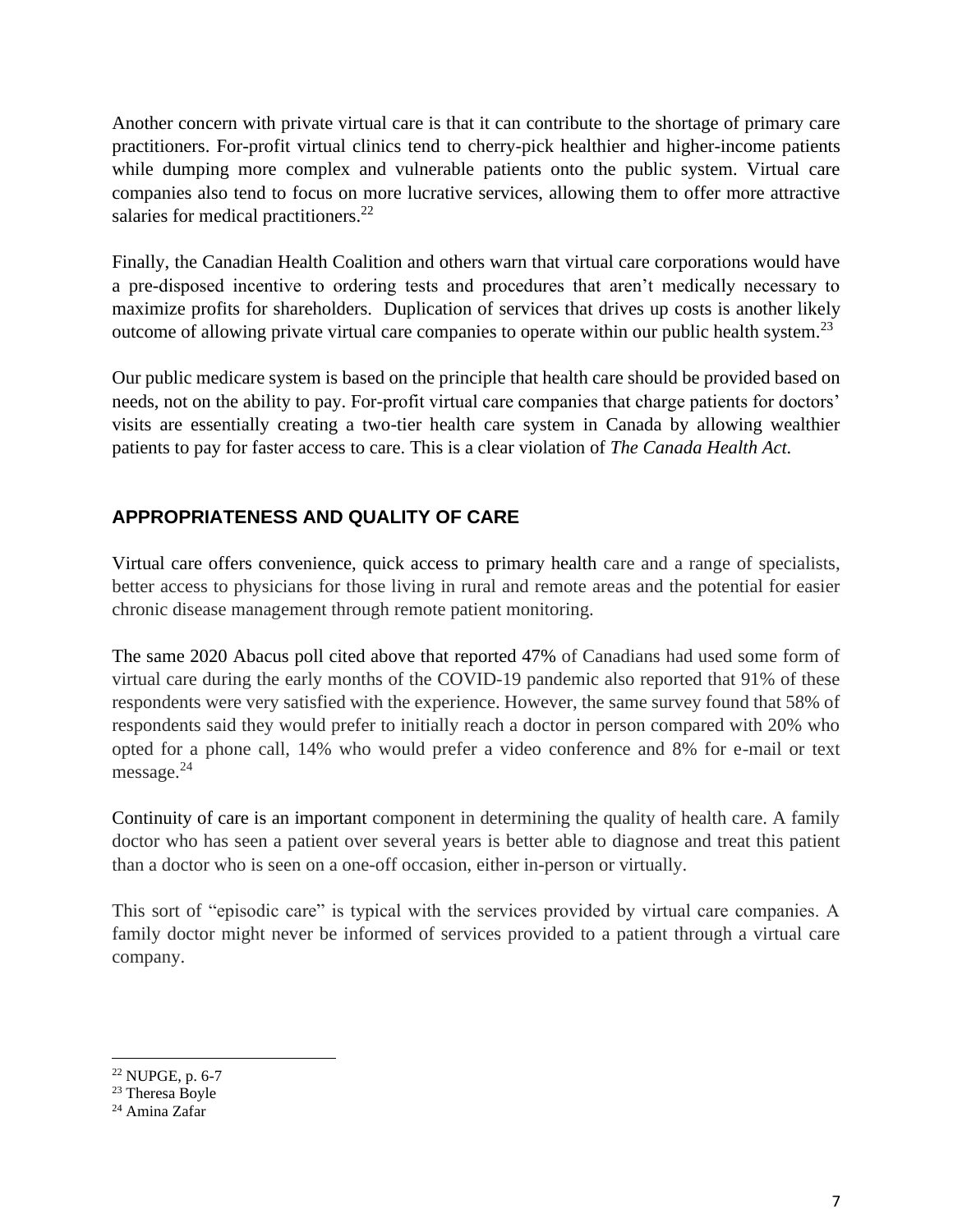An environmental scan of virtual walk-in clinics published in the Journal of Medical Internet Research found that only four of the 18 services (22%) mentioned any form of continuity, information sharing, or communication with the consumers' existing primary care providers.<sup>25</sup>

While the convenience and quick access to virtual care is popular with many, a September 2021 poll undertaken by Ipsos found that Canadians strongly valued the relationship between patient and provider. "Eight in 10 (81%) agree that it is important to have an ongoing relationship with a family doctor who understands their changing needs, while 79% agree it is important to have an ongoing relationship with a family doctor who understands them as a person. In fact, when asked to indicate whether they would prioritize an ongoing relationship with a family doctor/team or access/convenience, a continuous relationship was selected by 59%, followed by 33% who give equal importance to both continuity of care and convenience."<sup>26</sup>

Dr. Eben Strydom, president of the Saskatchewan Medical Association (SMA), has called virtual care a "life saver" early in the COVID-19 pandemic and predicted it will help provide "even better care and access for our patients." At the same time, Dr. Strydom has observed that, in some cases, virtual care has led to poorer outcomes than in-person visits.<sup>27</sup>

Without an in-person appointment, it may be difficult for doctors to make a more holistic assessment. For instance, Toronto family physician Dr. Iris Gorfinkel "worries about missing subtle cues in a phone call, such as if the person shaved, how they smell or if someone says, 'everything is fine' while a tear runs down the cheek."<sup>28</sup>

Virtual care should play an important role in Saskatchewan's public health care system, but there are clearly limitations. But virtual care is no substitute for in-person visits with a family doctor and other health care providers.

<sup>25</sup> Matthewman, Spencer et al., "An Environmental Scan of Virtual 'Walk-In' Clinics in Canada: Comparative Study." Journal of Medical Internet Research, vol. 23,6 e27259, 11 Jun. 2021, <https://www.ncbi.nlm.nih.gov/pmc/articles/PMC8235276/>

<sup>&</sup>lt;sup>26</sup> Ipsos, "The Doctor Will See You Now, Online – Canadians Consider Benefits of Virtual Care," posted March 4, 2022 at https://www.ipsos.com/en-ca/news-polls/the-doctor-will-see-you-now-online

<sup>&</sup>lt;sup>27</sup> Amina Zafar

 $28$  Ibid.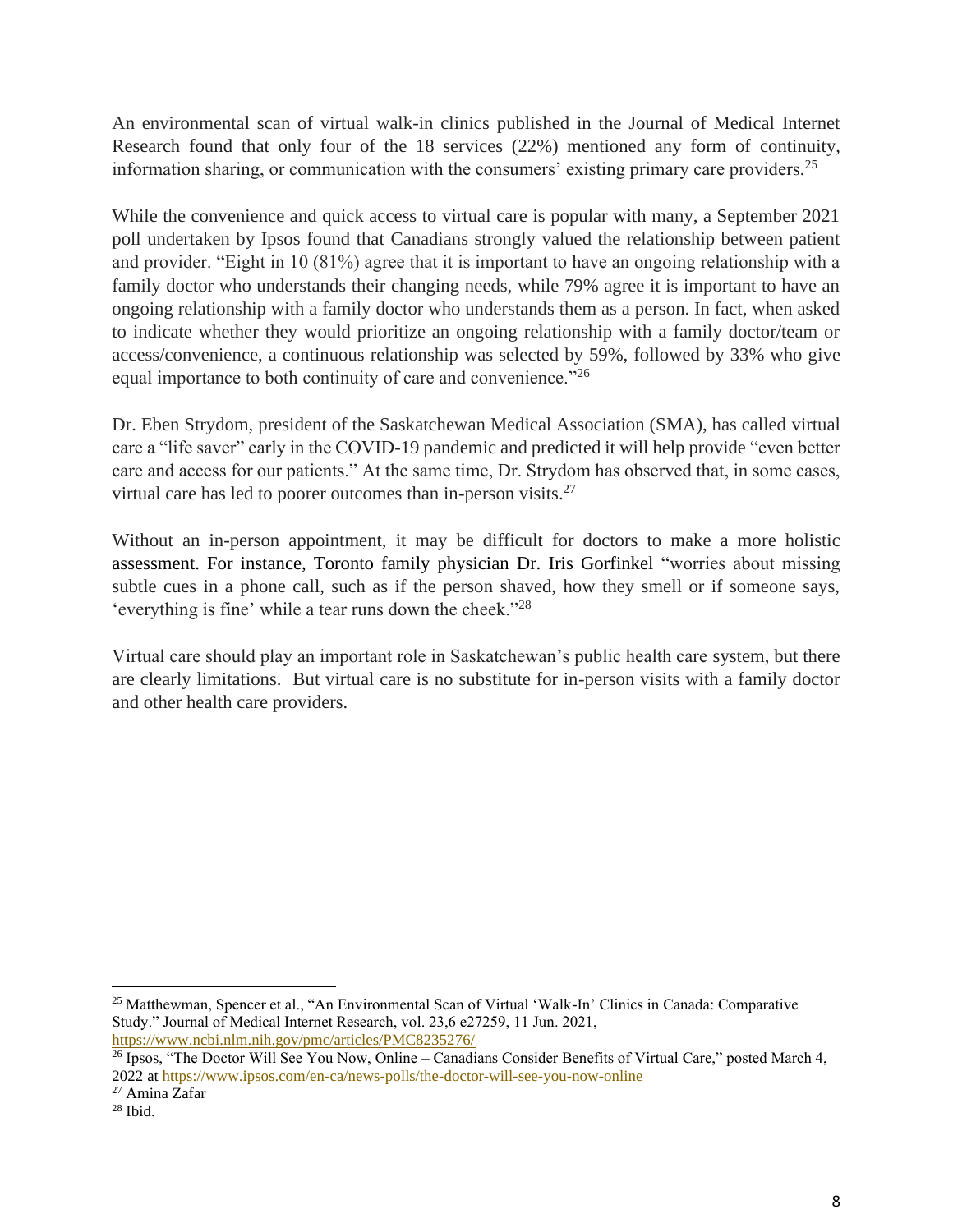## **INCLUSIVE ACCESS AND EQUITY**

Although virtual care has the potential to increase access to health care, many have pointed out that it also is likely to exacerbate inequalities in access to care based on socioeconomic and geographic status.

The Report of the Virtual Care Task Force pointed out that in 2017 only two-thirds of Canadian households in the lowest income quintile had a home computer (63%) or Internet access at home  $(69\%)$ , compared with more than nine of out 10 households in the top three income quintiles.<sup>29</sup>

Many seniors have difficulty accessing virtual care. Toronto family physician Dr. Iris Gorfinkel says, "Video conferencing…would be very difficult for the most vulnerable patients, older patients to do. Where do the impacts of the worst health outcomes land? Precisely in that group." Dr. Gorfinkel says these vulnerable populations would also include those with low socioeconomic status.<sup>30</sup>

Dr. Katharine Smart, president of the Canadian Medical Association, has also emphasized the need to keep health equity in mind when determining the role for virtual care. "We know not all Canadians necessarily have access to things like broadband internet or a smart phone or even a phone at all," she said. "We need to make sure we're not leaving people behind."

Indigenous people in Canada are more likely than non-Indigenous people to have low-incomes, and would thus face similar barriers to accessing virtual care. Special considerations are required here to ensure culturally appropriate care is developed in partnership with Indigenous communities.

People with disabilities (such as impaired vision and hearing loss) will also face challenges accessing virtual care.

One of the advantages of virtual care is to make access to primary care and specialists more accessible to those living in rural and remote areas of the province by reducing the need to travel to more populated centres. This is even more important for those lacking transportation and no access to public transportation after the dismantling of STC in 2017.

However, access to reliable internet services in rural and remote areas is a major barrier. In 2021, 89.5% of Canadian households had internet download speeds of 50 megabits per second (mbps) and upload speeds of 10 mbps, compared to only 53.4% of households in rural communities.<sup>31</sup>

The Government of Saskatchewan needs to keep these inequities front of mind when determining the role virtual care will play in our health system.

<sup>29</sup> Report of the Virtual Care Task Force, p. 25.

<sup>30</sup> Amina Zafar

<sup>31</sup> See<https://crtc.gc.ca/eng/internet/internet.htm>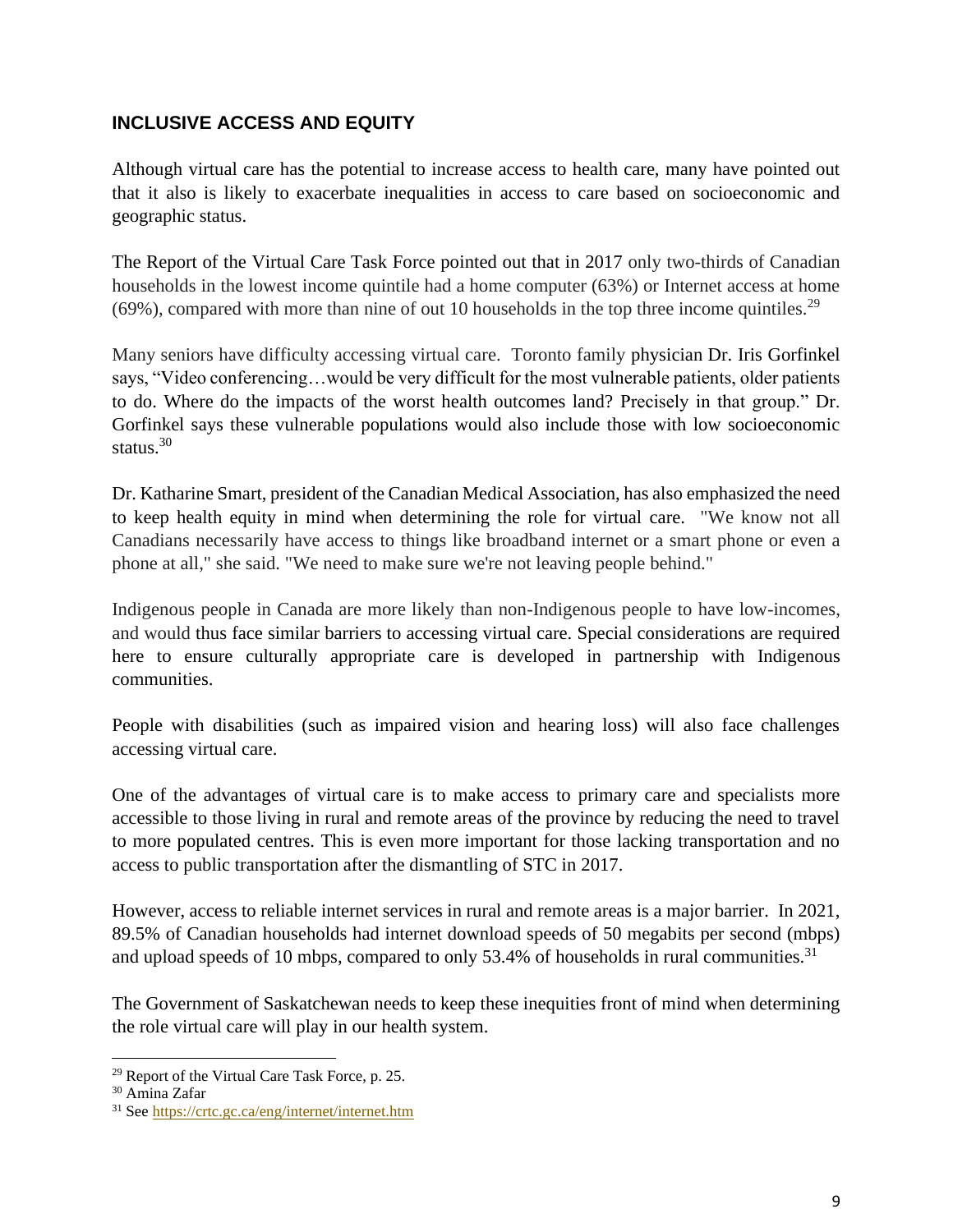## **PRIVACY AND SECURITY OF INFORMATION**

The increasing popularity of virtual care has important implications for privacy and the security of information, especially if private, for-profit corporations are involved in delivering these services.

Several corporations involved in virtual care, such as TELUS Health and WELL Health, also provide electronic medical records (EMR) services or have ties to companies that do. A Health Canada report notes that the dominance of the EMR market by a few corporations means "large U.S. and Canadian vendors exhibit rent-seeking behaviours, manipulating public policy barriers to entry and standards as a strategy for increasing revenues."<sup>32</sup>

In July 2021, the Office of the Information and Privacy Commissioner of Alberta (OIPC) found Babylon by Telus Health guilty of several privacy breaches of the *Health Information Act* (HIA) and *Personal Information Protection Act* (PIPA). An OIPC news release summarized these breaches as follows:

Of particular concern, the investigations found that the collection and use of individuals' government-issued ID and selfie photos through the app for identity verification and fraud prevention by using facial recognition technology was not compliant with PIPA and HIA. With respect to PIPA, Babylon did not establish that it is reasonable to collect this extent of personal information in order to verify identity and detect and prevent fraud. With respect to HIA, collecting and using copies of government-issued ID and selfie photos from patients through the Babylon app goes beyond what is essential to verify identity and provide health services.<sup>33</sup>

Health data is big business for some.

In 2019, the Toronto Star reported a company that sold and supported EMR software in primary care practices in Ontario was also selling health data on the side to IQVIA, a U.S.-based health data corporation. IQVIA, in turn, would sell the data to the pharmaceutical industry. This unidentified EMR company anonymized the data by stripping names and identifying information from the health records first, but legitimate concerns remained about the possibility of reidentification of the data. 34

Health data is a potential revenue generator for virtual care corporations. As Spithoff and Kiran note, "MCI Onehealth – a technology company that owns 25 primary care clinics – states that it intends to create one of the [largest databases of de-identified primary care records in](https://web.archive.org/web/20210209182923/https:/investor.mcionehealth.com/static-files/78f6ac37-8913-44a6-852c-c9ef35a467da) 

<sup>32</sup> As cited in NUPGE, p. 11

<sup>&</sup>lt;sup>33</sup> Office of the Information and Privacy Commissioner of Alberta, "Commissioner Releases Babylon by Telus Health Investigation Reports," July 29, 2021[, https://www.oipc.ab.ca/news-and-events/news-releases/2021/babylon](https://www.oipc.ab.ca/news-and-events/news-releases/2021/babylon-by-telus-health-reports-released.aspx)[by-telus-health-reports-released.aspx](https://www.oipc.ab.ca/news-and-events/news-releases/2021/babylon-by-telus-health-reports-released.aspx)

<sup>&</sup>lt;sup>34</sup> Sheryl Spithoff, "Medical-record software companies are selling your health data," Toronto Star, February 20, 2019, [https://www.thestar.com/news/investigations/2019/02/20/medical-record-software-companies-are-selling](https://www.thestar.com/news/investigations/2019/02/20/medical-record-software-companies-are-selling-your-health-data.html)[your-health-data.html](https://www.thestar.com/news/investigations/2019/02/20/medical-record-software-companies-are-selling-your-health-data.html)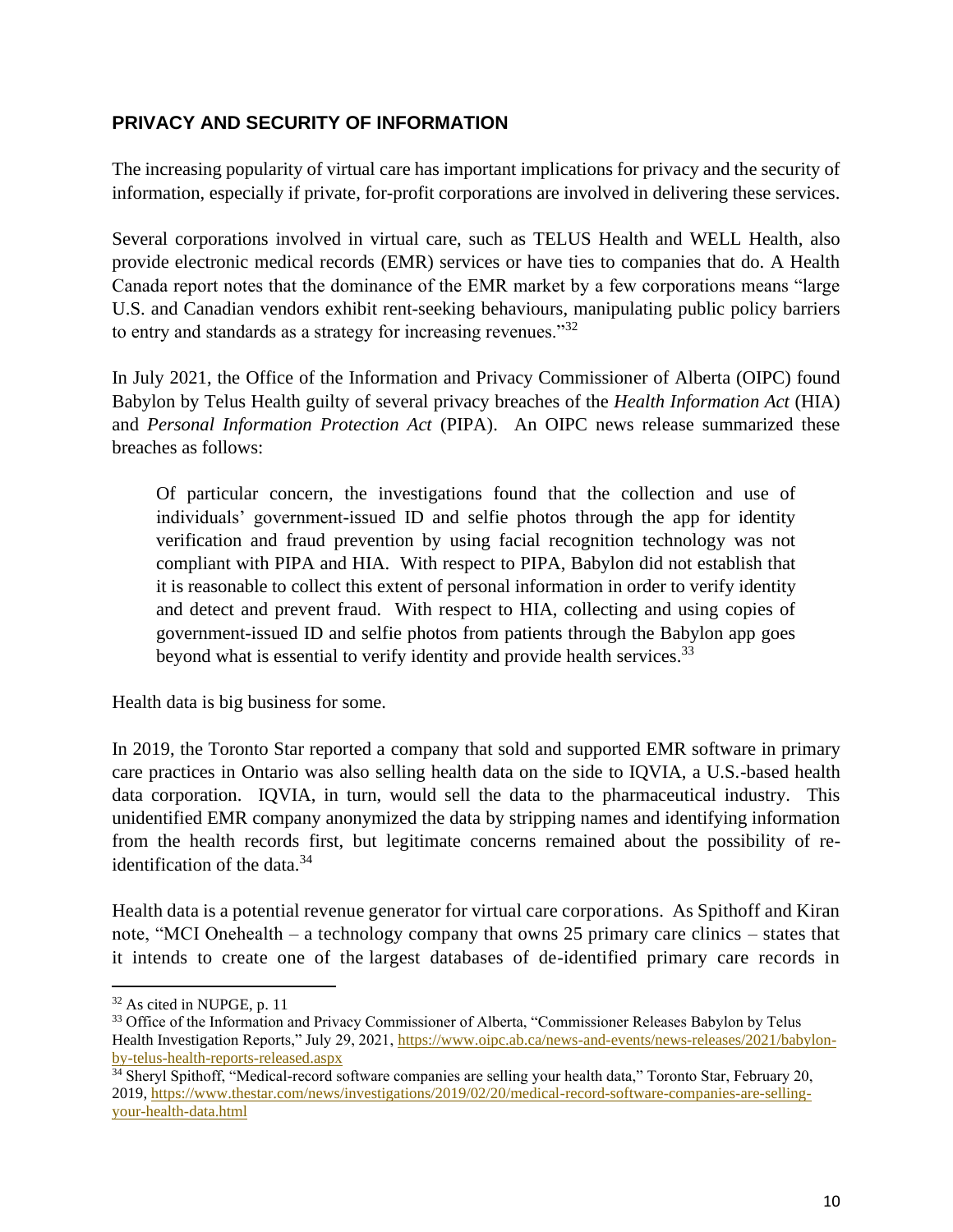[Canada,](https://web.archive.org/web/20210209182923/https:/investor.mcionehealth.com/static-files/78f6ac37-8913-44a6-852c-c9ef35a467da) and unlock 'the clinical and commercial potential.' It estimates that each de-identified electronic health record is worth \$35 to \$330."<sup>35</sup>

# **CONCLUSION AND RECOMMENDATIONS**

Virtual care played a critical role in the delivery of health care services during the COVID-19 pandemic at a time when physical distancing was required to limit the spread of the virus. As we emerge from the pandemic, virtual care will continue to play an important role in improving health care for Saskatchewan residents.

That said, it is important to point out that virtual care is not a panacea. It will not fix the recruitment and retention challenges that Saskatchewan's health care system is facing, nor will it resolve issues of crushing workloads that many health care providers experience every day.

Virtual care is only one piece of the puzzle. It has the potential to improve health outcomes for many Saskatchewan residents, by making primary care and specialist care more accessible to those living in rural and remote areas of the province and those with transportation challenges getting to in-person appointments.

But the Government of Saskatchewan must use virtual care to strengthen our existing public health care system, instead of using this as another opportunity to further privatization.

CUPE Local 5430 recommends that the Government of Saskatchewan undertake the following:

- Fully integrate virtual care into our existing public health care system to ensure continuity of care, better health outcomes and cost-effectiveness. Public funding should not be funnelled to virtual health care companies whose focus is maximizing profits.
- Ensure appropriate use of virtual care as a complement, rather than a replacement, to inperson medical appointments to maintain the important patient-physician relationship. Patients should still be able to access in-person visits if that is their preference.
- Work with the federal government to enforce *The Canada Health Act* to prohibit private virtual care companies from charging Saskatchewan residents for medically necessary services already covered by our provincial public health insurance plan.
- Work with SaskTel to improve internet access and download speeds in rural and remote areas in conjunction with a shift towards expanding virtual care.

<sup>&</sup>lt;sup>35</sup> Sheryl Spithoff and Tara Kiran